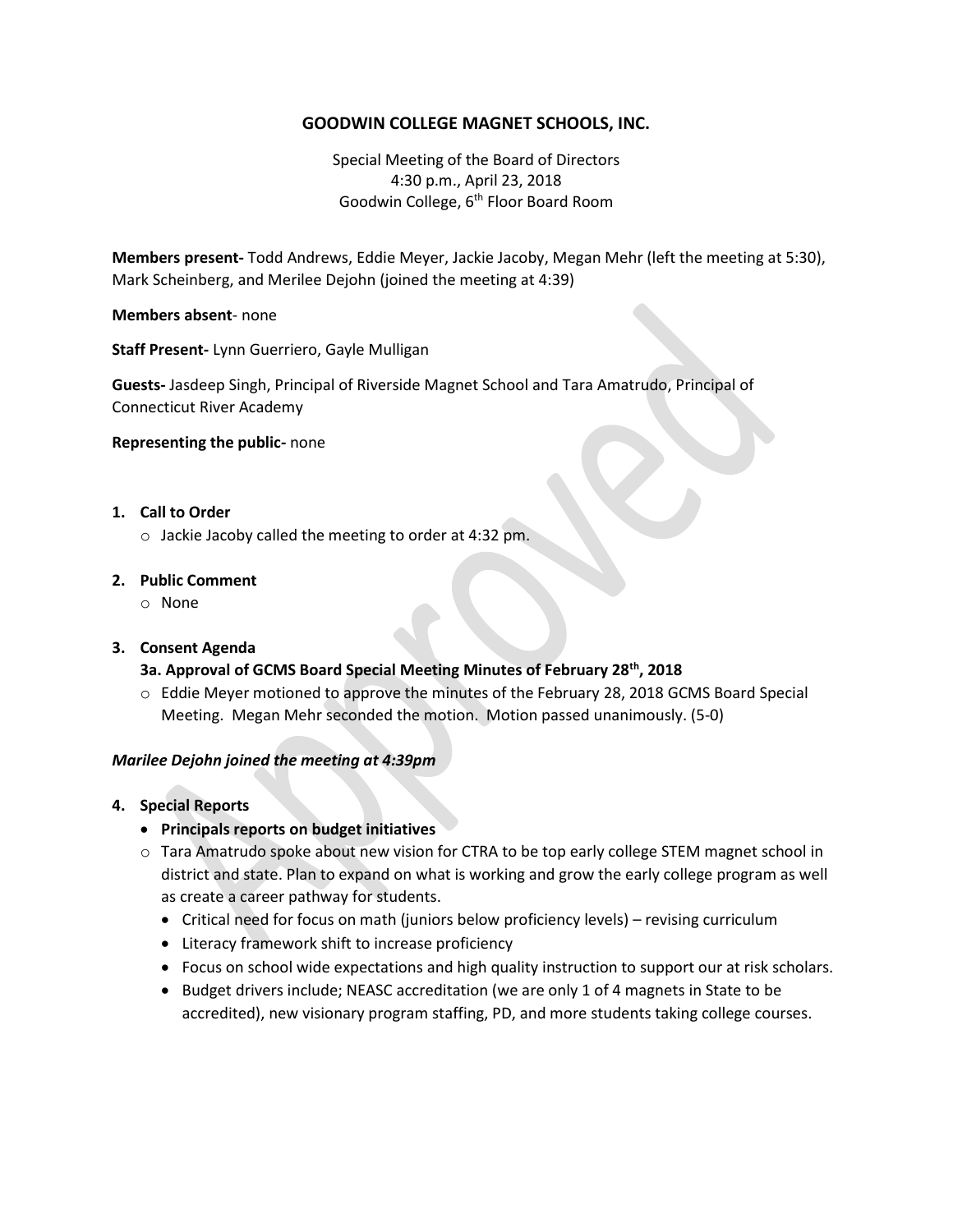- $\circ$  Jasdeep Singh shared that we have been noted as a School of Distinction due to our high risk/need students bump in state standard scores.
	- Curriculum had not been vertically aligned, therefore, primary focus on attaining that alignment across grades. Team collaboration. Eureka math pk-gr5 can extend to gr 12, fundations thru gr 3, new social/emotional program. Drastic Improvements seen in our Kindergarten students.
	- School hours changing next year providing increased instructional time
	- Reading intervention -adding 2<sup>nd</sup> reading instructor. Goal to decrease spec. ed. 50 students currently identified. Adding EL teacher, instrumental program
	- Adding dedicated person to help improve attendance which continues to be problematic
	- Looking at increasing enrollment in studio afterschool program and expanding to meet needs of our w/need student population
- **•** Staff reports on budget of magnet schools
- o Lynn Guerriero summarized the 2018-19 Budgets for RMS and CTRA. The state has capped our seats at both schools after this year. Overall enrollment will be increasing by a total of 50 seats between CTRA and RMS. We are anticipating a SDE cut to the operating grant.
- $\circ$  Expenses are up for this year primarily due to contracted salary increases, and benefit cost. There are also staff increases primarily for new programs being introduced at each school. RMS is adding 5<sup>th</sup> grade and CTRA is rolling out the manufacturing program as well as courses to increase proficiency in math and literacy at CTRA.

# *Megan Mehr left the meeting at 5:35 pm*

o Todd Andrews gave an overview of budget options for consideration. Discussion around increasing local tuition to towns, and exactly how much that should be. Concern is that Goodwin has seen cuts to our operating grant from the State over the past years and we have not increased local tuition to keep in line with those state funding cuts. Our schools continue to cut their budgets to account for lost revenue even though we are still in growth mode at both schools. The discussion and action on resolutions was suspended in order to gather and forward additional information to the board to support resolution 18-01 and 18-02 and that an email vote would be requested from the board.

## **5. Business Requiring Action**

## *5a. Resolution GCMS 18-01***- Connecticut River Academy SY 17-18 Budget Approval**

## *5b. Resolution GCMS 18-02***- Riverside Magnet School SY 17-18 Budget Approval**

o Mark Scheinberg made a motion to table Resolution 18-01 and 18-02 pending further data and information to be forwarded via email for action on these two resolutions. Todd Andrews seconded the motion, motion passed unanimously. (5-0)